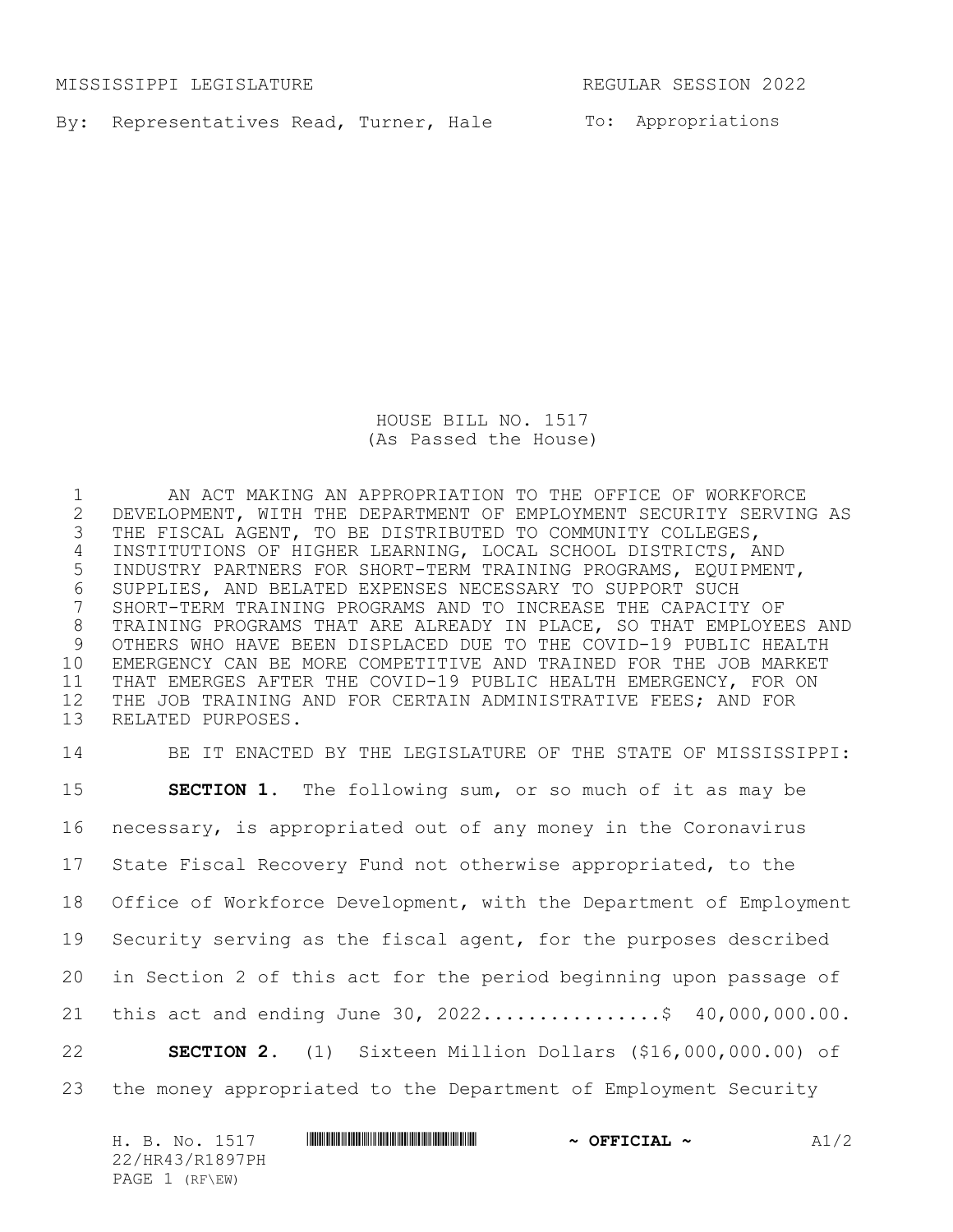under Section 1 of this act shall be for direct training and related expenses for workforce development efforts related to health care, including, but not limited to, outreach and recruitment, awareness and interest-building, and training program expansion for certified nursing assistants, nurses and home-health providers; increasing opportunities for certified nursing assistants to become nurses; and first responder training, especially for first responders who offer initial care at rural home emergencies or automobile accidents.

 (2) Sixteen Million Dollars (\$16,000,000.00) of the money appropriated to the Department of Employment Security under Section 1 of this act shall be for direct training and related expenses for workforce development efforts related to emerging sectors, including, but not limited to, outreach and recruitment, awareness and interest-building, and training program expansion for horizon-thinking programs such as advanced manufacturing, drone, cyber, fiber, electric vehicles and data analytics and management.

 (3) Two Million Eight Hundred Thousand Dollars (\$2,800,000.00) of the money appropriated to the Department of Employment Security under Section 1 of this act shall be for direct training and related expenses for workforce development efforts related to logistics and supply chain, including, but not limited to, outreach and recruitment, awareness and interest-building, and training program expansion for commercial

H. B. No. 1517 \*HR43/R1897PH\* **~ OFFICIAL ~** 22/HR43/R1897PH PAGE 2 (RF\EW)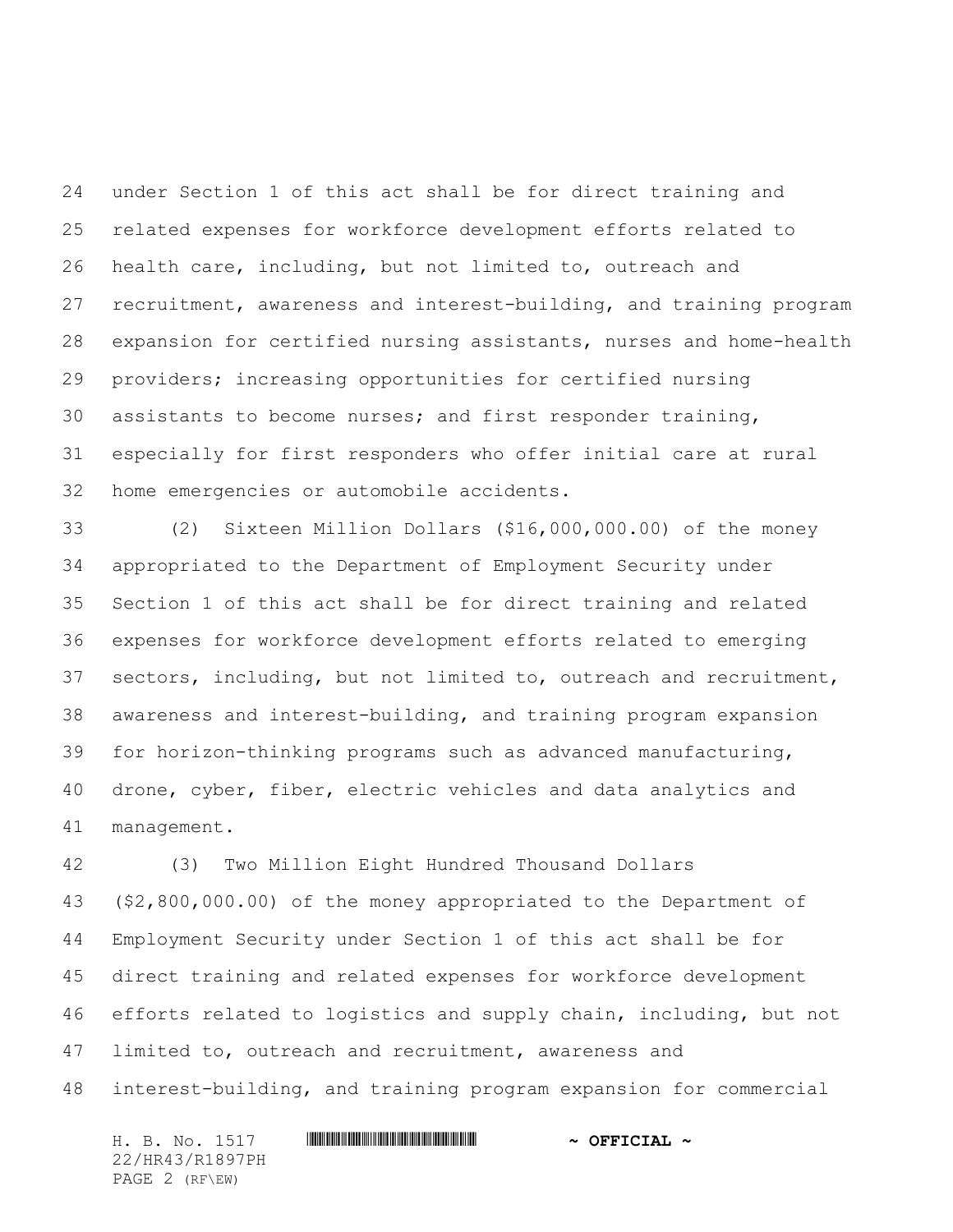driver's licenses, warehousing, shipping and similar essential programs that support product transportation and delivery.

 (4) Four Million Dollars (\$4,000,000.00) of the money appropriated to the Department of Employment Security under Section 1 of this act shall be for direct training and related expenses for workforce development efforts related to specific populations, including, but not limited to, outreach to, investment in, and training for military personnel, single parents, currently and formerly incarcerated individuals, underemployed individuals, and individuals with disabilities; work with existing non-public partners and state agencies to provide wrap-around supportive services, such as child care and transportation, for individuals who have a desire to work.

 (5) One Million Two Hundred Thousand Dollars (\$1,200,000.00) of the money appropriated to the Department of Employment Security under Section 1 of this act shall be retained by the department for program monitoring and evaluation, administrative fees, third-party accounting as needed, and the deployment of an ecosystem workforce development model by the Office of Workforce Development to support effective implementation of the activities described in subsections (1) through (4) of this Section 2.

 **SECTION 3.** (1) As used in this section and Section 4 of this act, the term "department" means the Department of Employment Security.

22/HR43/R1897PH PAGE 3 (RF\EW)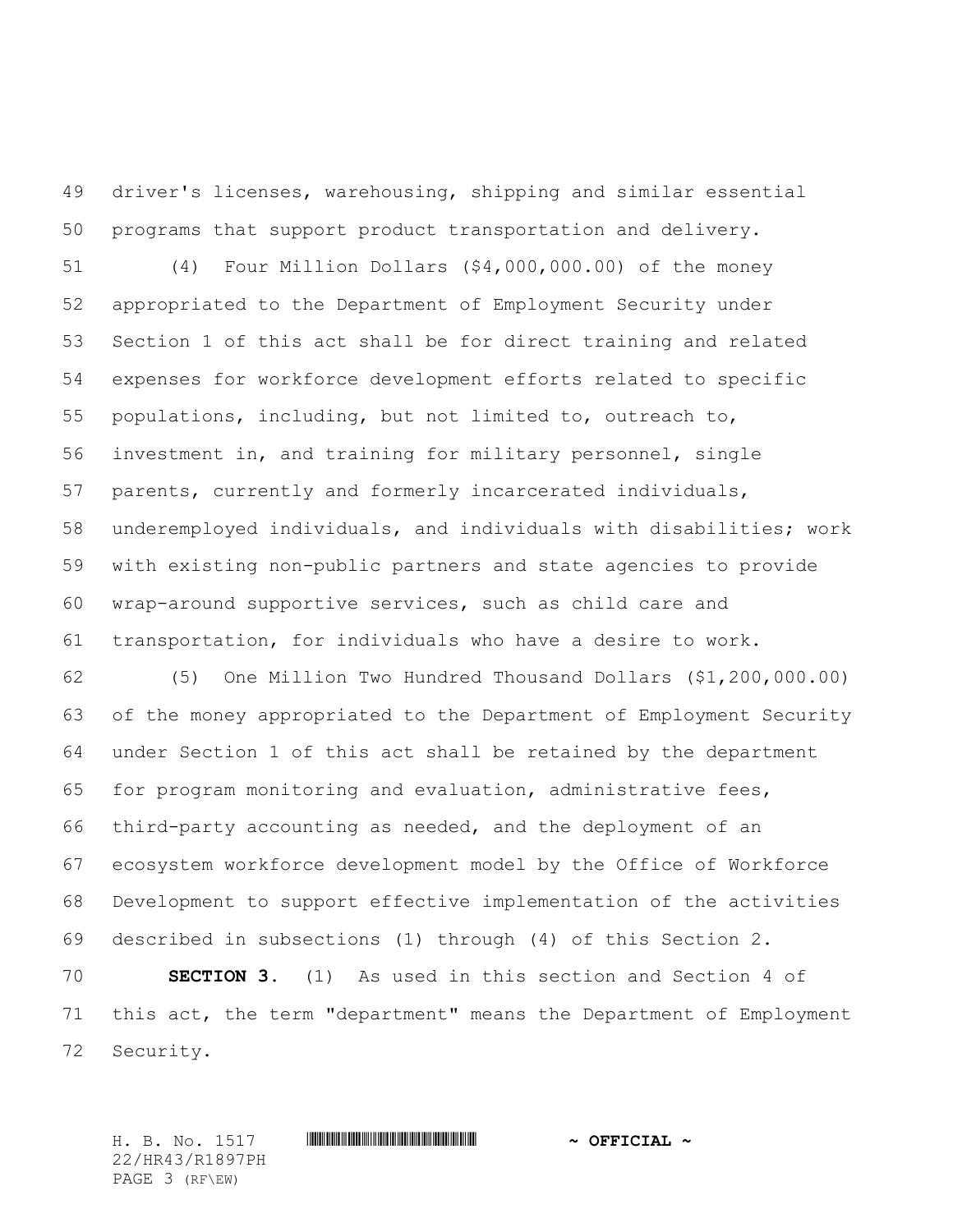(2) The department shall not disburse any funds appropriated under this act to any recipient without first: (a) making an individualized determination that the reimbursement sought is, in the department's independent judgment, for necessary expenditures eligible under Section 602 of the federal Social Security Act as added by Section 9901 of the federal American Rescue Plan Act of 2021 (ARPA) and its implementing guidelines, guidance, rules, regulations and/or other criteria, as may be amended or supplemented from time to time, by the United States Department of the Treasury; and (b) determining that the recipient has not received and will not receive reimbursement for the expense in question from any source of funds, including insurance proceeds, other than those funds provided under Section 602 of the federal Social Security Act as added by Section 9901 of ARPA. In addition, the department shall ensure that all funds appropriated under this act are disbursed in compliance with the Single Audit Act (31 USC Sections 7501-7507) and the related provisions of the Uniform Guidance, 2 CFR Section 200.303 regarding internal controls, Sections 200.330 through 200.332 regarding sub-recipient monitoring and management, and subpart F regarding audit requirements.

 **SECTION 4.** (1) As a condition of receiving and expending 95 the funds appropriated to the department under this act, receiving entities shall certify to the department, and the department shall certify to the Department of Finance and Administration that each

H. B. No. 1517 \*HR43/R1897PH\* **~ OFFICIAL ~** 22/HR43/R1897PH PAGE 4 (RF\EW)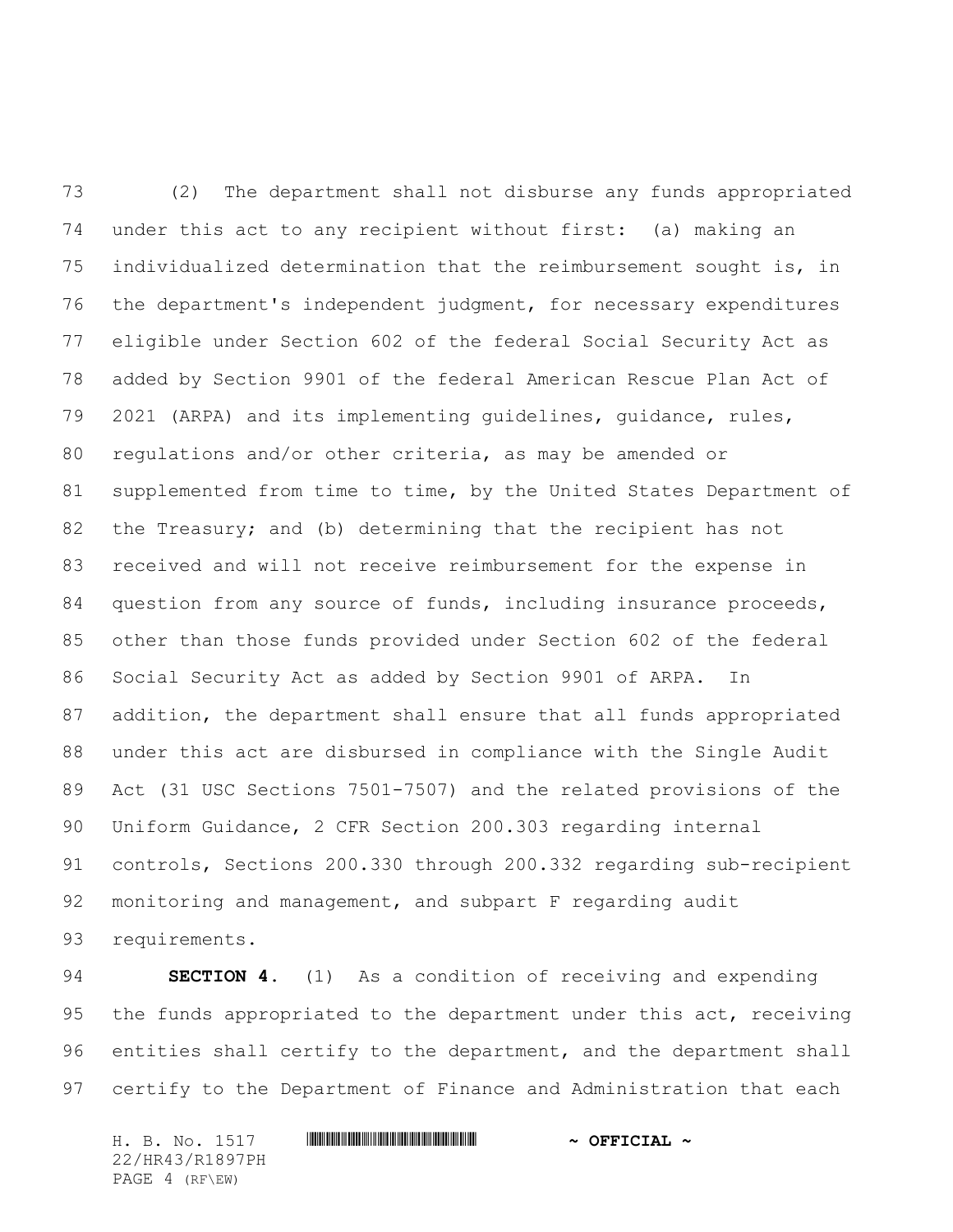expenditure of the funds appropriated to the department under this act complies with the guidelines, guidance, rules, regulations and/or other criteria, as may be amended from time to time, of the United States Department of the Treasury regarding the use of monies from the Coronavirus State and Local Fiscal Recovery Funds established by ARPA, which may include, but not be limited to, activities such as:

 (a) Job training to address negative economic or public health impacts experienced due to a worker's occupation or level of training;

108 (b) Back to work incentives;

 (c) Job training or other efforts to accelerate 110 rehiring and thus reduce unemployment;

(d) Incentives for newly employed workers;

 (e) Public jobs programs, subsidized employment, combined education and on-the-job training programs, or job training to accelerate rehiring or address negative economic or public health impacts experienced due to a worker's occupation or level of training;

 (f) Other employment supports such as child care assistance or assistance with transportation to and from a job site or interview;

 (g) Summer youth employment programs that directly address the negative economic impacts of the pandemic on young people and their families and communities;

H. B. No. 1517 \*HR43/R1897PH\* **~ OFFICIAL ~** 22/HR43/R1897PH PAGE 5 (RF\EW)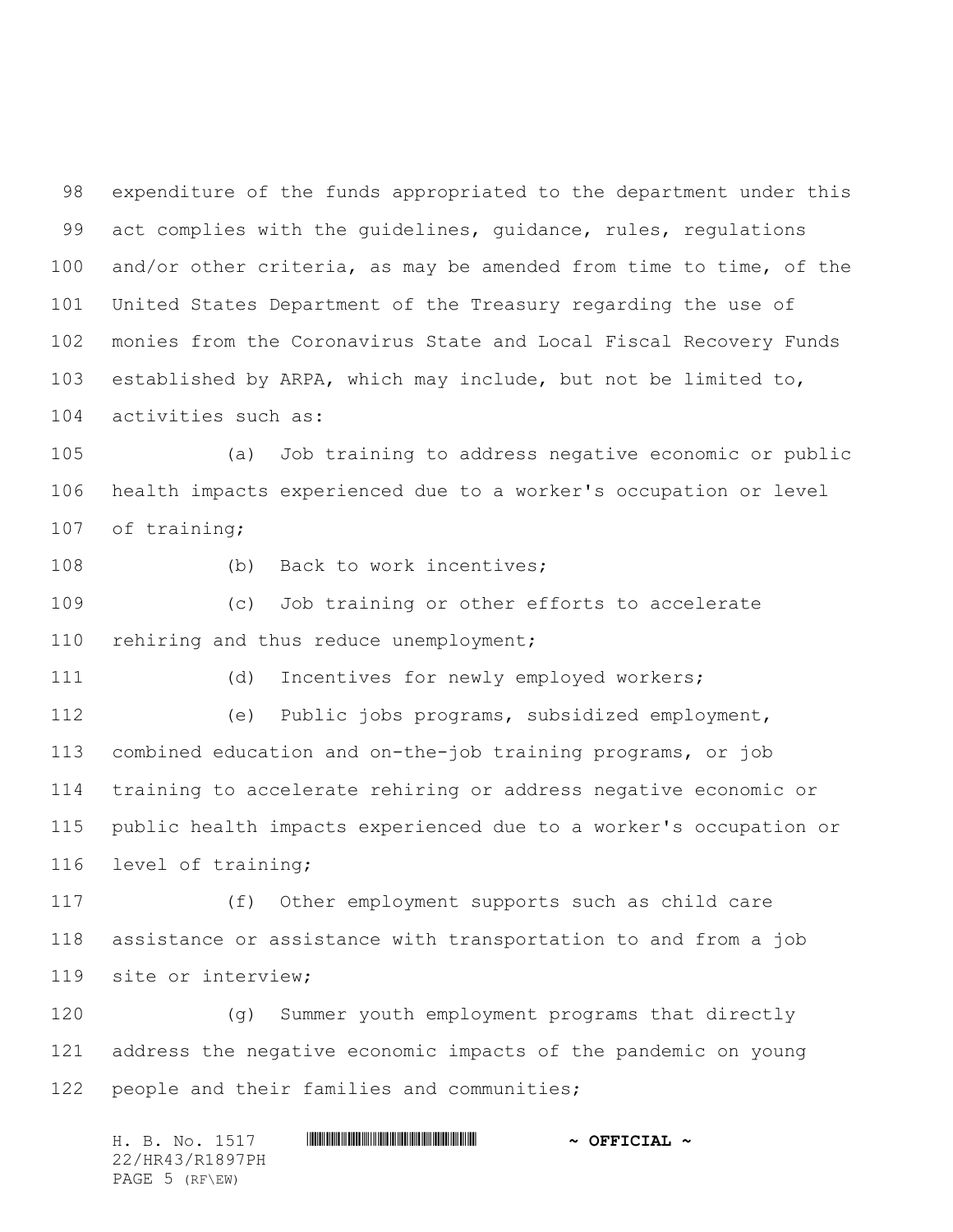(h) Programs that provide paid training and/or work experience targeted primarily to (i) formerly incarcerated individuals, and/or (ii) communities experiencing high levels of 126 violence exacerbated by the pandemic; or

 (i) Programs that provide workforce readiness training, apprenticeship or pre-apprenticeship opportunities, skills development, placement services and/or coaching and mentoring.

 (2) If the Office of Inspector General of the United States 131 Department of the Treasury, or the Office of Inspector General of any other federal agency having oversight over the use of monies from the Coronavirus State Fiscal Recovery Fund established by ARPA (a) determines that the department or recipient has expended or otherwise used any of the funds appropriated to the department under this act for any purpose that is not in compliance with the guidelines, guidance, rules, regulations and/or other criteria, as may be amended from time to time, of the United States Department of the Treasury regarding the use of monies from the Coronavirus State Fiscal Recovery Fund established by ARPA, and (b) the State of Mississippi is required to repay the federal government for any of those funds that the Office of the Inspector General determined were expended or otherwise used improperly by the department or recipient, then the department or recipient that expended or otherwise used those funds improperly shall be required to pay the amount of those funds to the State of Mississippi for repayment to the federal government.

22/HR43/R1897PH PAGE 6 (RF\EW)